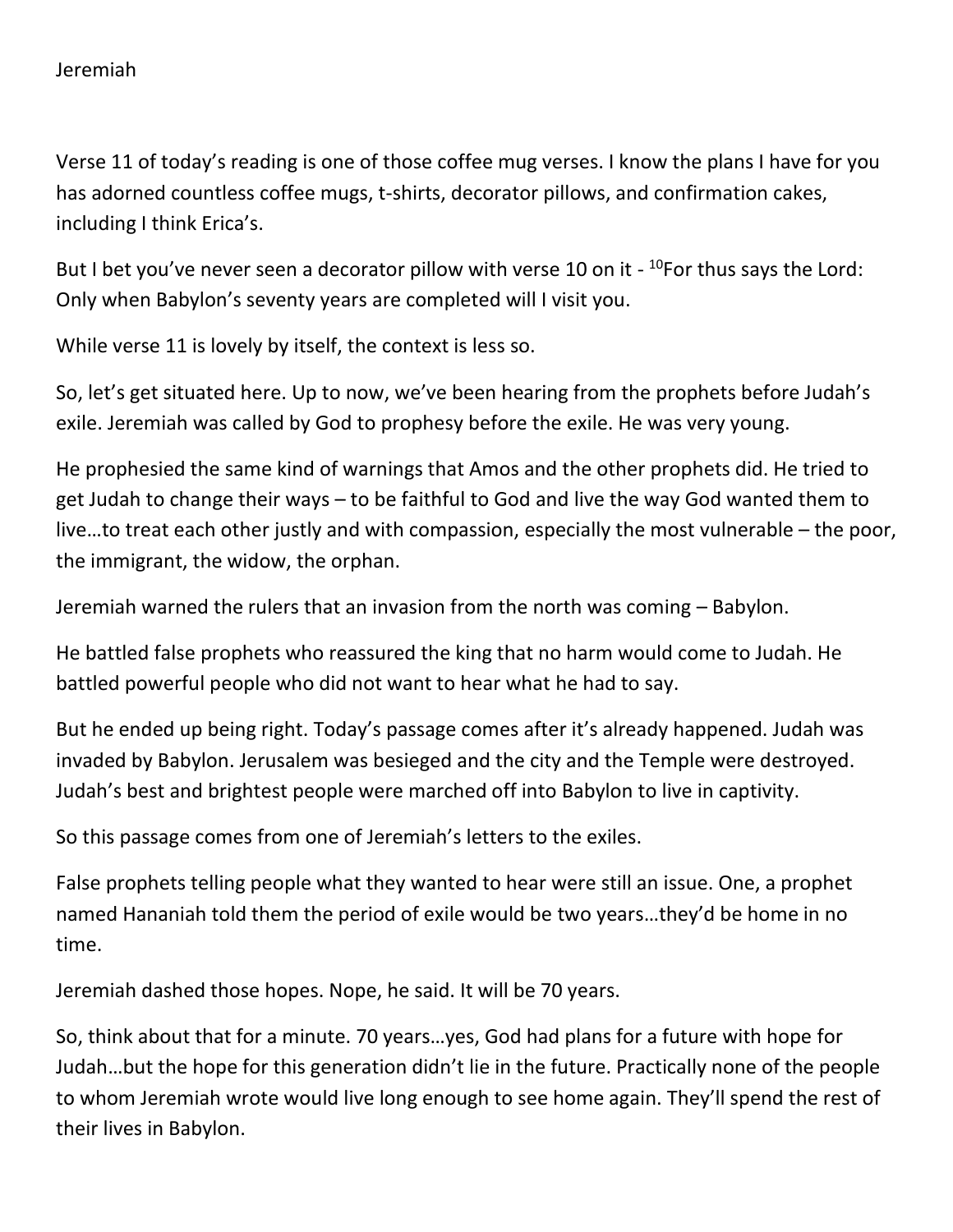Jeremiah will continue to write to them with God's word. Jeremiah's words turn from the harsh warnings to reassurance of God's presence and hope for Judah's future. God doesn't abandon them. But they're still stuck in a bad situation.

So what does Jeremiah tell them to do? Live where they are. Build houses. Get married and have children. Work for the good of Babylon, because for now it's where you are.

Daryl and I moved quite a bit during the early years of our marriage to finish our educational endeavors. We first lived in Omaha, then Lincoln, then Leavenworth, KS, then Rochester MN. While we were out of state, the plan was always to come back to Nebraska. But we learned early on, you have to live where you are.

If you think something is temporary, you might be tempted to not really engage. But to just wait something out isn't really living. So we lived where we were – we made friends, got to know neighbors, joined a church, and so on. You have to live where you are.

And that's what Jeremiah told the exiles to do. Live where you are. While there was a future hope for Israel and Judah, the hope for this generation would lie in Babylon. Their hope would lie in living in the moment, and trusting that God was still with them and still loved them. Their hope lay in the trust that underneath that awful situation in which they found themselves, God was still working.

Some of the most profound shaping of the people of Judah happened during the exile. It's when their belief that their God was THE one true God really became finally and firmly entrenched. It's when a significant chunk of the Bible was written. Their understanding of who God was and what God was really like…and what God wanted them to be like grew exponentially.

So it is with us. Religion that only gives us hope for some glorious future in the afterlife doesn't actually do much for us in the here and now. I for one wouldn't be all that interested in that kind of religion.

Yet we struggle to really live in the present. We rehash old hurts and old mistakes. We regret things we did and things we haven't done.

Or, we think of the past as some magical time that was so much better than now.

We worry about what's to come. Will my kids turn out OK? Will my job last? What if someone I love gets sick and dies or has a car wreck? When will this pandemic end? What if there's a Rho or Sigma mutation? And does any of this matter if climate change kills us all?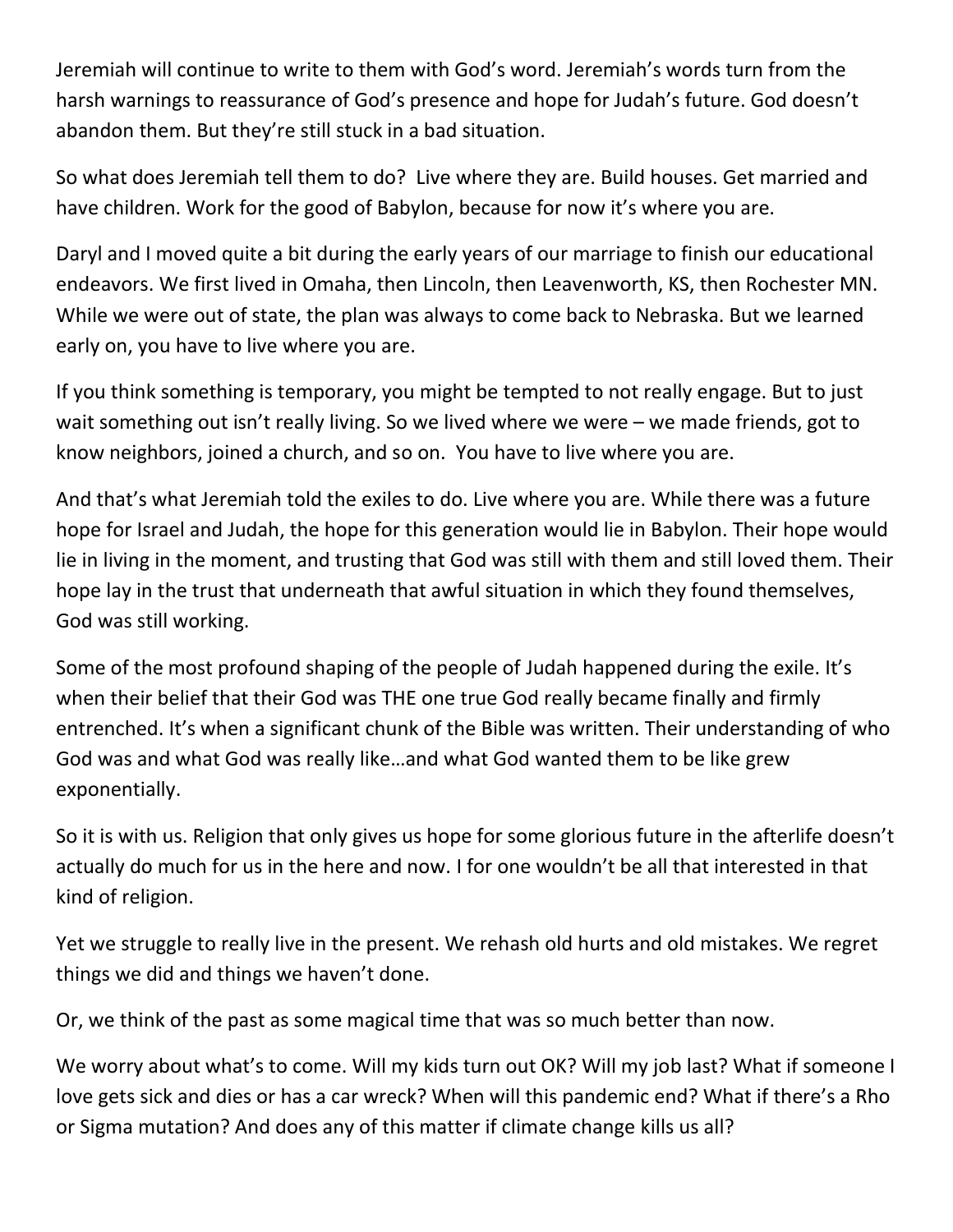We can be tempted to just exist...to say I'll start living when...the pandemic is over...when I get married…when I lose 20 pounds…when I get my dream job.

We too are called to live in the here and now...to trust that God is with is and working on our behalf…now.

The people of Judah did not want to live in Babylon. But to be honest, it often takes those hard times to force us to learn to live in the moment.

When our son first got sick and was hospitalized in Chicago, the doctors said it should run its course in a few days and we could go home. That was the beginning of 7 weeks in Northwestern Hospital in Chicago and another month at Nebraska Medicine in Omaha. Then months recovering at home.

It was the same year my mom started her final decline into her death.

I definitely prayed. And I did trust that God was with me. But that didn't change the uncertainty of the future. And ruminating on the past just made me depressed. I learned a lot about living in the present that year. Something I found myself saying at different times was, This year has sucked, but this moment right here doesn't.

See the only place we can actually meet God is in the present moment. Past, present, and future are all in God's hands. God has promised a future for creation full of meaning and purpose and potential. But the only place you can be present to God and feel God's presence with you is in the moment.

There is actually considerable meshing of psychology and spirituality here. In the world of psychology and neuroscience, it's been found that some of the things we might call spiritual practices - like mindfulness, gratitude practices, and meditation – actually help treat things like addiction, anxiety, and depression.

When you intentionally practice living in the moment, your brain gets better at it. And it loses some of its tendency to regret the past or worry about the future.

Centering prayer has long been one of my go - to practices. The goal isn't really to empty your mind of thoughts. Rather it's to notice them in a neutral way and let them float by as you return to your centering focus.

When you sit doing nothing, every single thought you have will be either something that happened in the past, something going on somewhere else, or something that hasn't happened yet and may never.